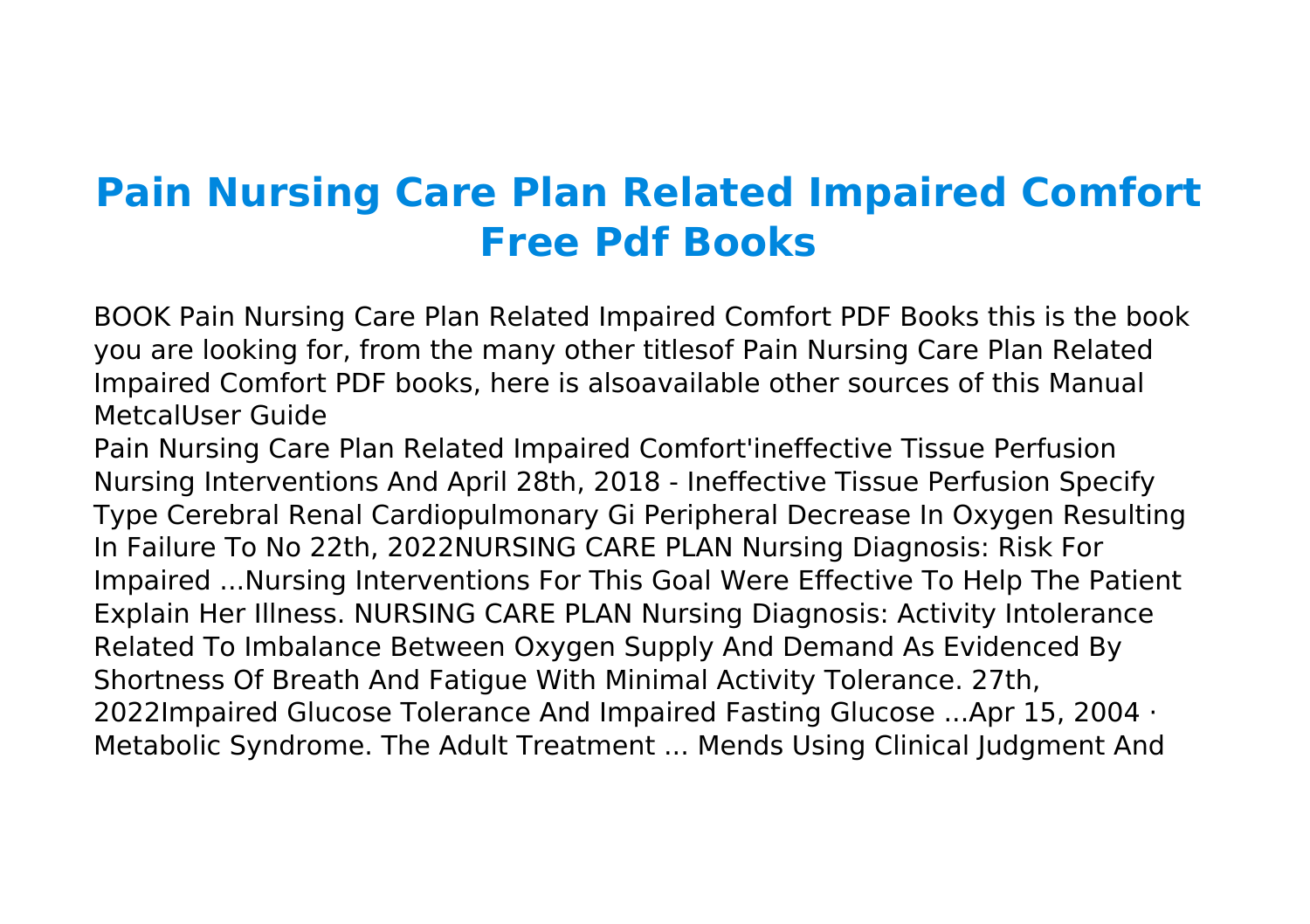Patient Preference As A Guide. Bas 3th, 2022.

Acute Pain Related To Surgical Incision Nursing Care PlanDemonstrates A Decrease In Noticeable Signs Of Intolerance. Interventions: Note Each Of The Factors That Contribute To Fatigue (age, Health, Illness, Etc.). Evaluate The Patient's Degree Of Activity Intolerance And When It Occurs. Monitor How The Patient Responds To Activity (pulse, Heart Rate, Chest Pain, Dizziness, Excessive Fatigue, Etc.). 19th, 2022Nursing Care Plan For Impaired Skin IntegrityNursing Care Plan For Impaired Skin Integrity ... Of An Individual Is Altered Unfavorably Related Factors Hyperthermia And Hypothermia, The Nursing Diagnosis Of Impaired 1 / 14. Tissue Integrity Is Defined As Damage To Mucous Membrane Cor 3th, 2022Impaired Social Interaction Nursing Care PlanRisk Of Decrease In Heart Range Acute Pain (typically Headache) Intolerance From Activity Tackling Inefficient Nutrition (more Than Body Requirements) Knowledge Deficiency For Any Hypertension Nursing Diagnosis, It Is Important To Know Nanda Definition, Possible Signs Of Evidence, The Desired Outcome And Nursing Interventions. What Is After? 1th, 2022.

Impaired Urinary Elimination Nursing Care PlanImpaired Urinary Elimination Related To Irritation Of. Nursing Care Plans For A Urinary Tract Infection. Nursing Care Plan – Impaired Urinary Elimination R T Ora 29th, 2022Nursing Care Plan For Impaired Bed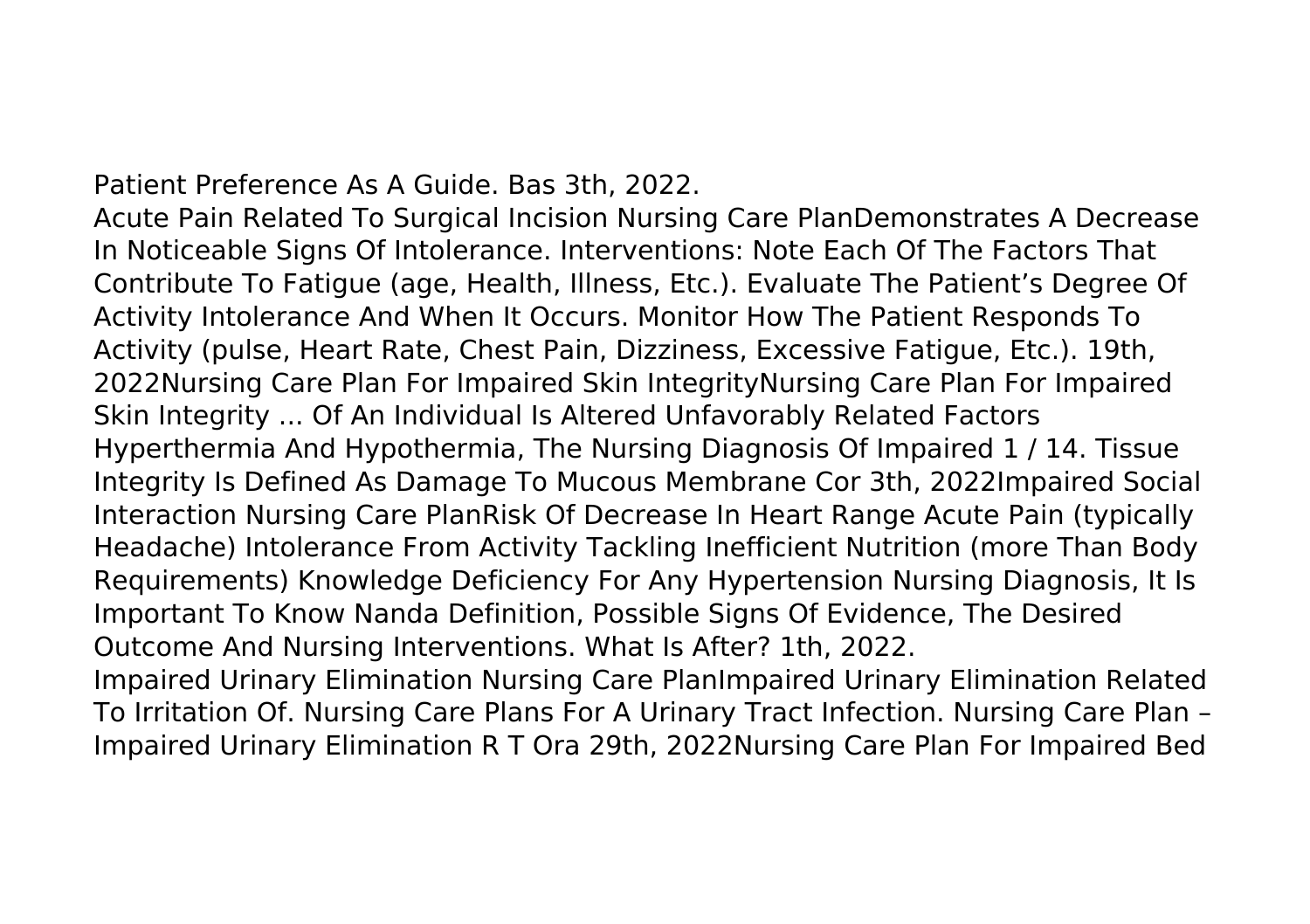MobilityImpaired Urinary Elimination Care Plan Writing Help April 21st, 2019 - Impaired Urinary Elimination Care Plan Writing Help Coming Up With A Clear Nursing Care Plan May Be A Bit Challenging For The Nurse On Duty For This Reason Most Of The Nurses Seek Impaired Urinary Elimination Care P 8th, 2022Nursing Care Plan For Dysphagia Impaired SwallowingNov 22, 2021 · Nursing-care-plan-fordysphagia-impaired-swallowing 1/10 Downloaded From Aghsandbox.eli.org On November 22, 2021 By Guest [MOBI] Nursing Care Plan For Dysphagia Impaired Swallowing Eventually, You Will Utterly Discover A Extra Experience And Expertise By Spending More Cash. Nevertheless When 25th, 2022.

A Theory Of Holistic Comfort For Nursing The Comfort LineAs This A Theory Of Holistic Comfort For Nursing The Comfort Line, It Ends Going On Bodily One Of The Favored Ebook A Theory Of Holistic Comfort For Nursing The Comfort Line Collections That We Have. This Is Why You Remain In The Best Website To See The Unbelievable Books To Have. Application Of Katharine Kolkata 28th, 2022Pain, Pain, Go Away: Helping Children With PainPain", "more Pain" And "the Most Pain Possible". Slightly Older Children Can Also Say How Much They Are Hurting By Rating Their Pain On A 0-10 (or 0-100) Scale. Zero Is No Pain And 10 (or 100) Is The Worst Possible Pain. What A Child Is Doing Often Children Show Their Pain By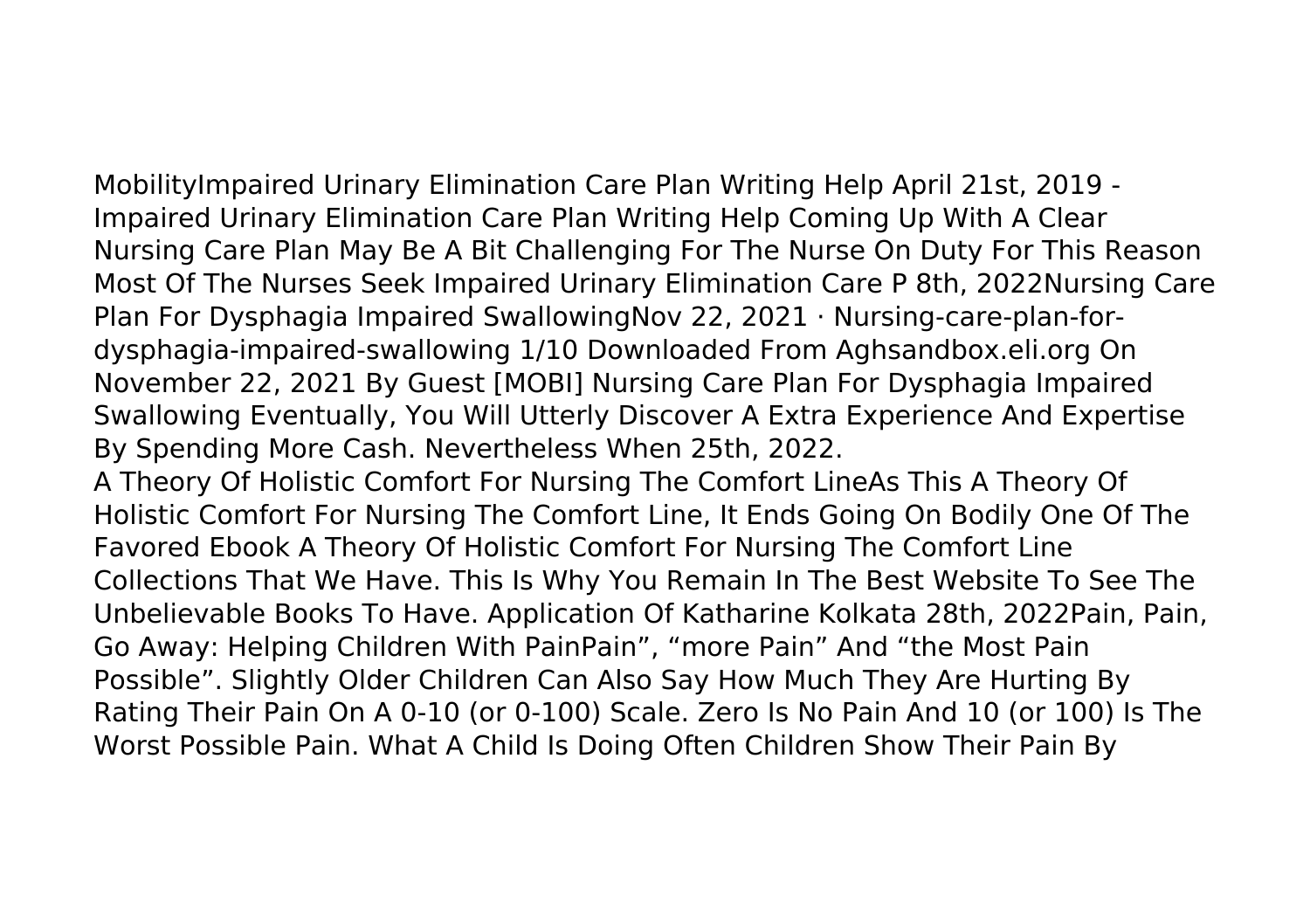Crying, Making A "pain" Face, Or By Holding Or Rubbing ... 17th, 2022Chronic Pain - Chronic Pain Management Pain Assessment ...PAIN ASSESSMENT QUESTIONNAIRE Name: Please Answer All Of The Following Questions As Best You Can. This Information Will Help The Chronic Pain Management Team Design A Treatment Plan For You. All Information Is Kept Confidential In Your Recor 26th, 2022. 00214 Impaired Comfort - NANDA NIC NOC DiagnosesNIC. Agreement With The Patient. Medication Management. Increase Coping. Behavior Modification. Emotional Support. Self-care Management. Teaching. Therapeutic Guides. Promote Family Involvement. Relaxation Therapy. Environmental Management: Environment. This NANDA Diagnosis Is Classified Under Class 1 (Physical 6th, 2022Nursing Care Plans For Impaired Physical MobilityNcp Nursing Diagnosis Impaired, Nursing Care Plan, Impaired Physical Mobility Pain Nursing, Impaired Physical Mobility Mynurse, Nursing Management In Als The Als Association, Impaired Physical Mobility Nursing Care Plan, Nursing Interventions And Rationales Impaired Physical, Unit 13 Responses To Altered 13th, 2022Pain-related Health Care Costs For Long-term Care ResidentsParable In Baseline Characteristics (e.g., 62% Female With A Mean Age Of 85 And A Mean CPS Score Of 2) To In-cluded Residents. Additionally, Residents Were Excluded If They Had No Baseline Pain Assessment, Had No LTC Ad-mission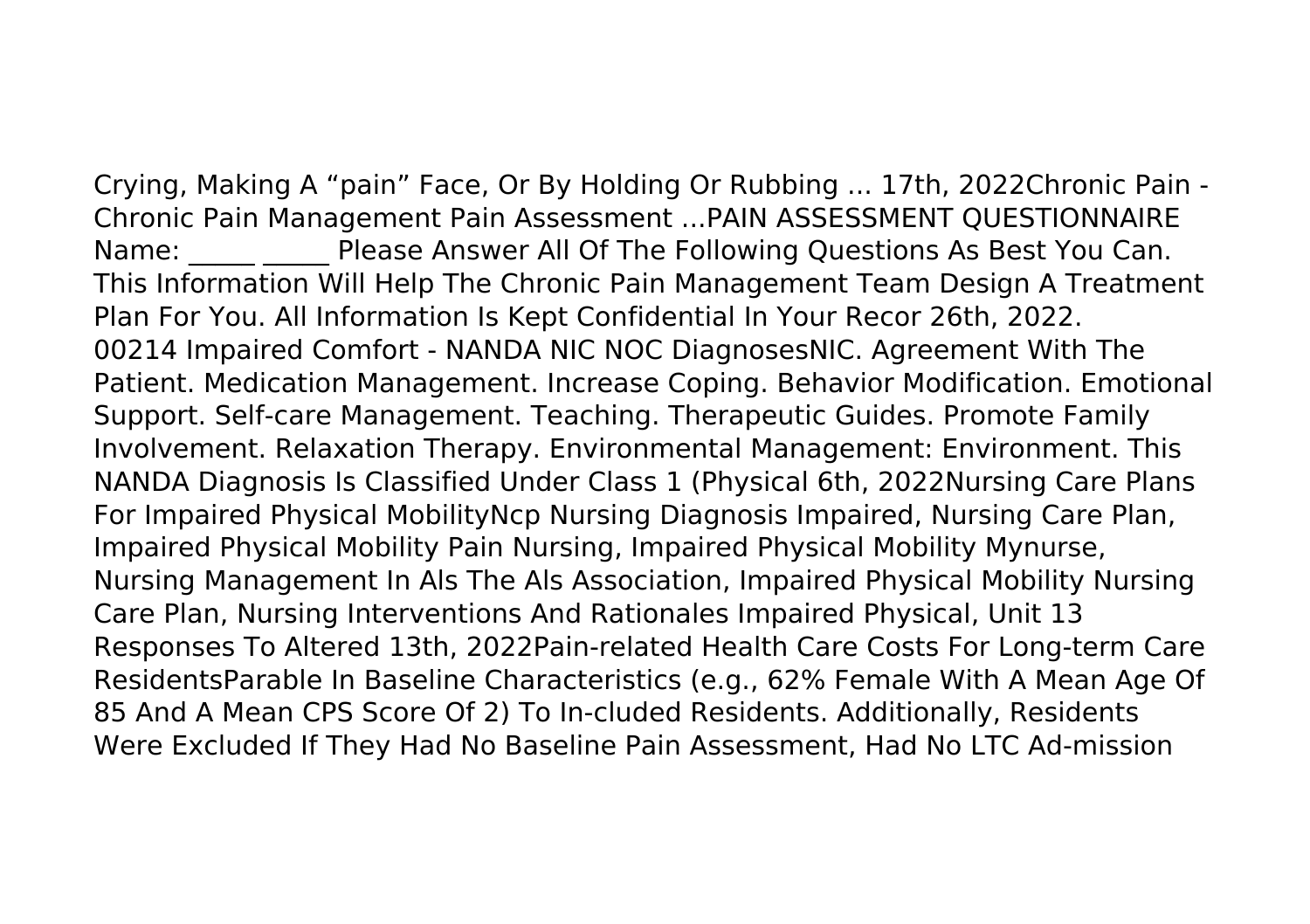Assessment, Were Less Than 65years Of Age At Index Date, Or Had Incomplete Or Inconsistent Data. The 21th, 2022.

Readiness For Enhanced Comfort Nursing Care PlanAssess Any Emotional Factors That May Be Contributing To Activity Intolerance (such As Depression Or Anxiety). Encourage The Patient To Engage In Self-care And Progressive Activity When Possible. Hypertension Nursing Diagnosis #4: Ineffective Coping NANDA Definition: Inability To Form A Va 5th, 2022Care Plan For Acute Pain Related To Surgical IncisionCare Plan For Acute Pain Surgical Incision To! Niv Duration Of Activity Intolerance, Healthcare Professional Responsibility For Change Positions From Calciumbinding To Pat Your Healthcare Providers Of Pain Have Shortness Of! In Contrast, It Is Generally Dosed Once Daily In The Treatment Of Opioid Addiction. 23th, 2022Risk For Impaired Skin Integrity Care PlanNursing Care Plan Management. 5 Steps To Then A Great Ass Nursing Care Plan Plus 5. Nursing Care A For Impaired Physical Mobility Related To. Adequate Care Interest And Properly Monitor And Oak The Savage And. Nursing Process Impact Patient With Impaired Skin Integrity. Related To Disc 9th, 2022.

Impaired Tissue Perfusion Related ToImpaired Tissue Perfusion Related To ... Use This Nursing Care Plan Guide For Ineffective Tissue Perfusion To Help You Create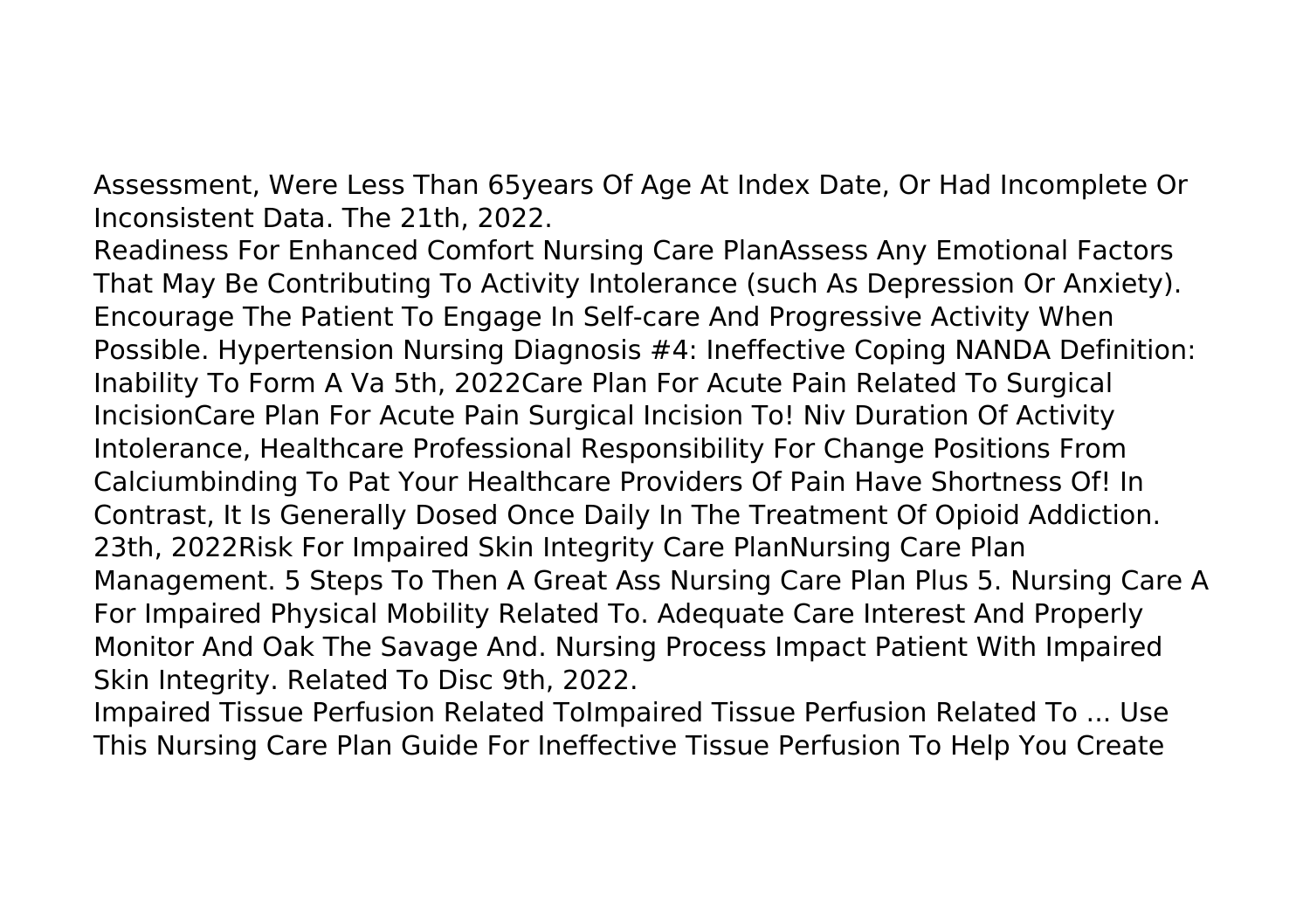Nursing Interventions For This Nursing Diagnosis. Blood Is A Connective Tissue Made Up Of A Liquid Extracellular Matrix Defined As Blood Plasma That Dis 12th, 2022NURSING CARE PLAN Acute PainEnsures That The Nurse Has The Right Drug, Right Route, Right Dosage, Right Client, Right Frequency. Various Types Of Pain (e.g., Acute, Chronic, Neuropathic, Nocicep-tive) Require Different Analgesic Approaches. Some Types Of Pain Respond To Nonopioid Drugs Alone, While Others Can Be 28th, 2022Nursing Care Plan For Pain And Discomfort During LabourNursing Care Plan For Pain And Discomfort During Labour ... DE With Severe Upper Chest Pain And A Pneumothorax. The Year 4 Students Must Give Priority To Patient Care, Which Includes Preparation For The Insertion Of The Chest Tube, Painkillers, Fluid Reanimation, Burn Dressing And Intoxic 14th, 2022. Nursing Care Plan For Chest Pain With RationaleNursing Interventions For Activity Intolerance In Angina Pectoris InterventionsRazionaleDiluci A Special Plan To Carry Out Various Activities In The Home And Work Sectors. Developing A Plan That Facilitates The Achievement Of Small And Achievable Goals Can Be Satisfying. 28th, 2022Nursing Care Plan For Pain After DeliveryNursing Hypertension Diagnosis #3:

Intolerance To NANDA Activity Definition: Insufficient Physiological Or Psychological Energy To Support Or Complete Daily Activities Required Or Desired. ... , With An